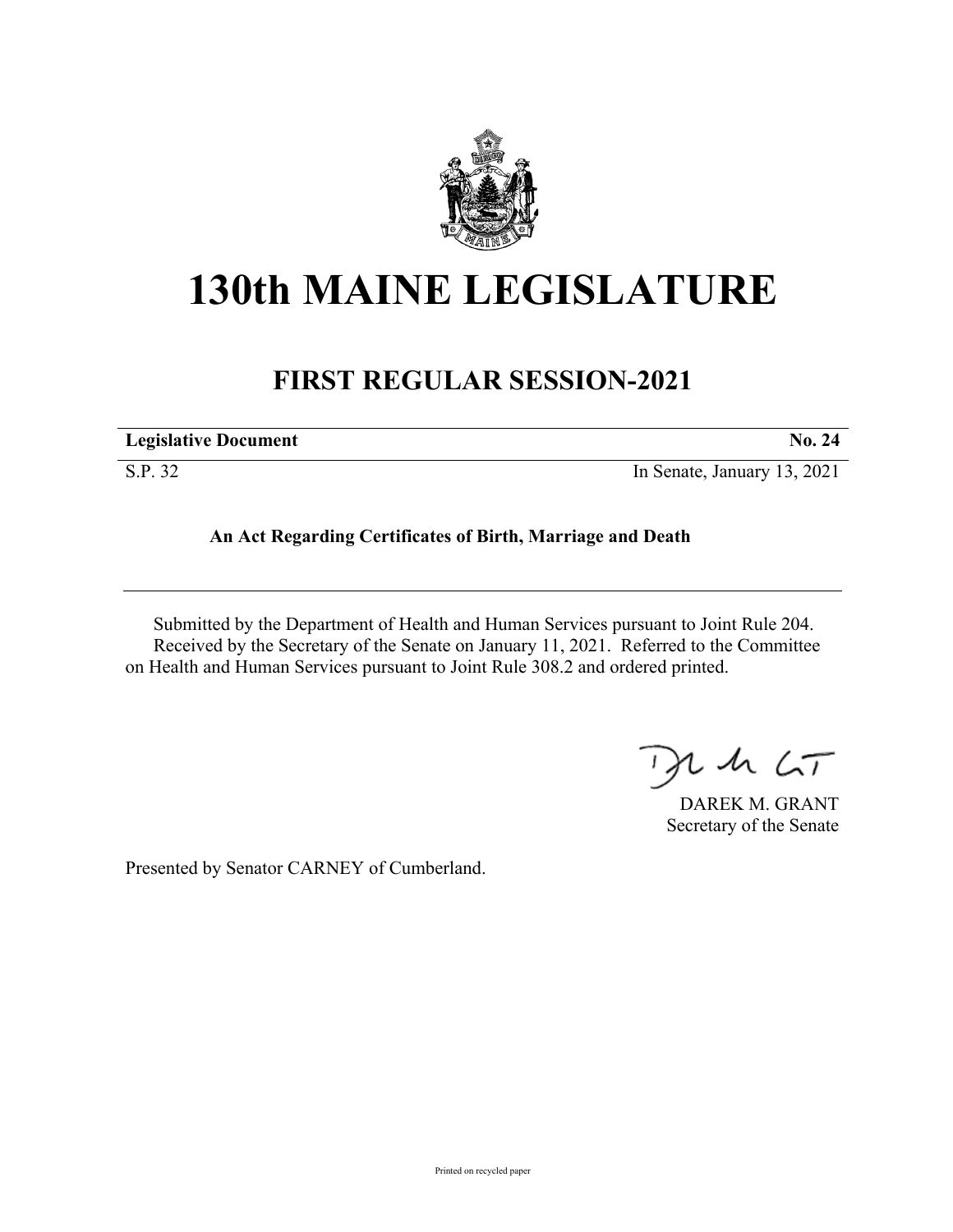1 **Be it enacted by the People of the State of Maine as follows:**

2 **Sec. 1. 19-A MRSA §651, sub-§2,** as amended by PL 2019, c. 82, §1 and c. 340, 3 §5, is repealed and the following enacted in its place:

4 **2. Application.** The parties wishing to record notice of their intentions of marriage 5 shall submit an application for recording notice of their intentions of marriage. The 6 application may be issued to any 2 persons otherwise qualified under this chapter regardless 7 of the sex of each person if the clerk or State Registrar of Vital Statistics is satisfied as to 8 the identity of the applicants. The application must include a signed certification that the 9 information recorded on the application is correct and that the applicant is free to marry 10 according to the laws of this State. If either party intends to change that party's name upon 11 marriage, the application must include the proposed new name of that party. The 12 applicant's signature must be acknowledged before an official authorized to take oaths. An 13 application recording notice of intention to marry is not open for public inspection for 50 14 years from the date of the application except that:

- 15 A. The names of the parties for whom intentions to marry are filed and the intended 16 date of marriage are public records and open for public inspection; and
- 17 B. A person with a researcher identification card under Title 22, section 2706, 18 subsection 8 is permitted to inspect records and may be issued a noncertified copy of 19 an application.
- 20 **Sec. 2. 19-A MRSA §656, sub-§2,** as enacted by PL 1995, c. 694, Pt. B, §2 and 21 affected by Pt. E, §2, is amended to read:

22 **2. Completed license; ceremony performed.** Each marriage license issued must be 23 completed and the certification statement signed by both parties to the intended marriage. 24 The parties' signatures may be obtained at issuance or at the time the marriage is 25 solemnized. The completed license or licenses must be delivered by the parties to the 26 person solemnizing the marriage. Upon completion of the solemnization, which must be 27 performed in the presence of at least 2 witnesses other than the person officiating, the 28 person officiating and the 2 witnesses shall sign the license or licenses, which are then 29 known as the marriage certificate or certificates.

- 30 **Sec. 3. 22 MRSA §2703,** as amended by PL 2011, c. 511, §3, is further amended to 31 read:
- 32 **§2703. Birth, marriage or death in unincorporated place**

33 When a birth, marriage or death occurs in an unincorporated place, it must be reported 34 to a municipal clerk as specified by the state registrar and must be recorded, or registered 35 in the electronic birth registration system, by the municipal clerk to whom the report is 36 made. All such reports and records must be forwarded to the state registrar.

37 **Sec. 4. 22 MRSA §2705, sub-§6,** as amended by PL 2017, c. 5, §1, is further 38 amended to read:

39 **6. Amendment of birth certificate of adult.** Amendment of a birth certificate of a 40 person 18 years of age or older born in this State for the purpose of identifying or replacing 41 a biological parent who was not known or listed at the time of birth is governed by section 42 2767‑A.